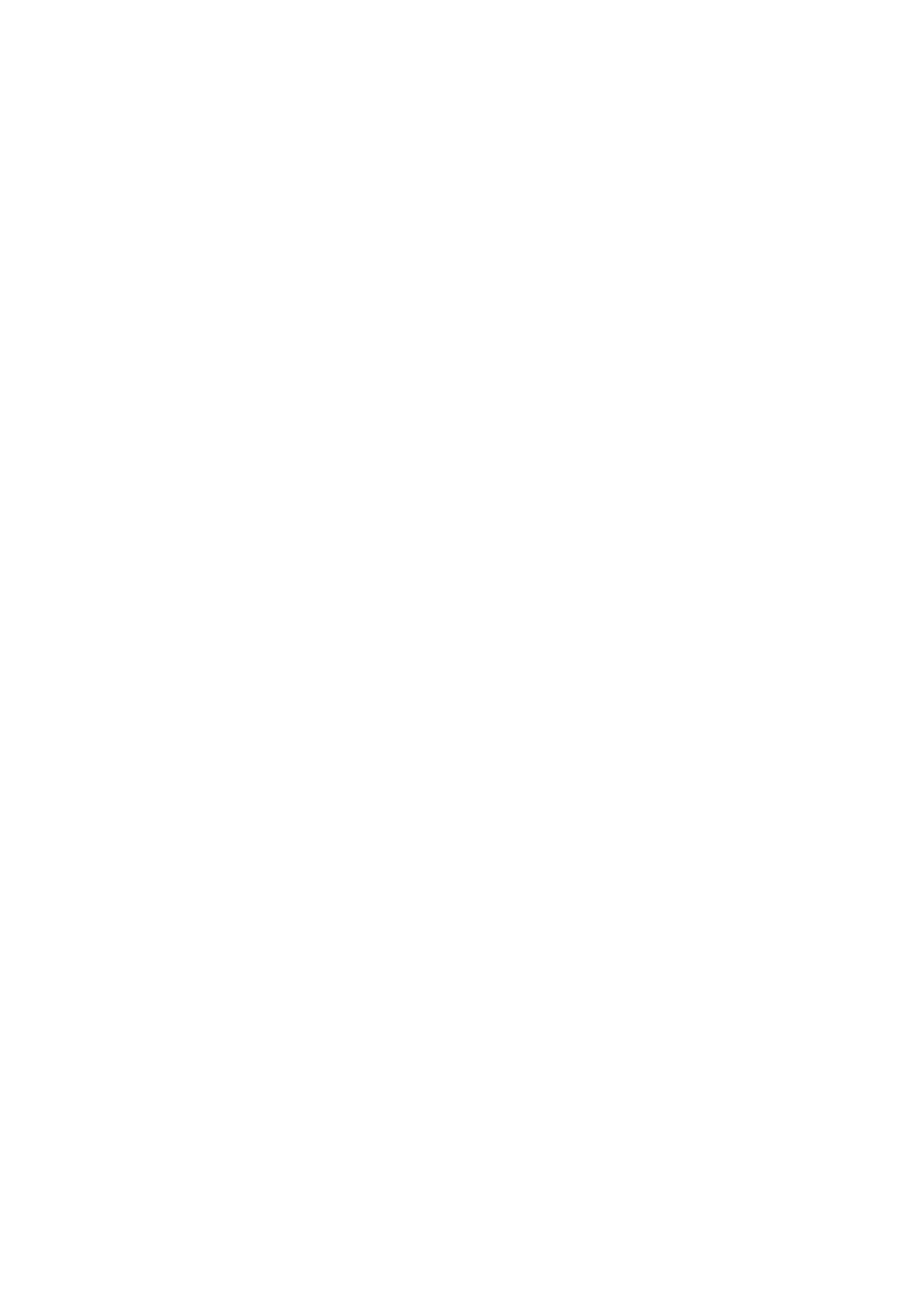## **JERSEY POLICE COMPLAINTS AUTHORITY**

## **ANNUAL REPORT 2010**

**5 Library Place St. Helier JE2 3NL**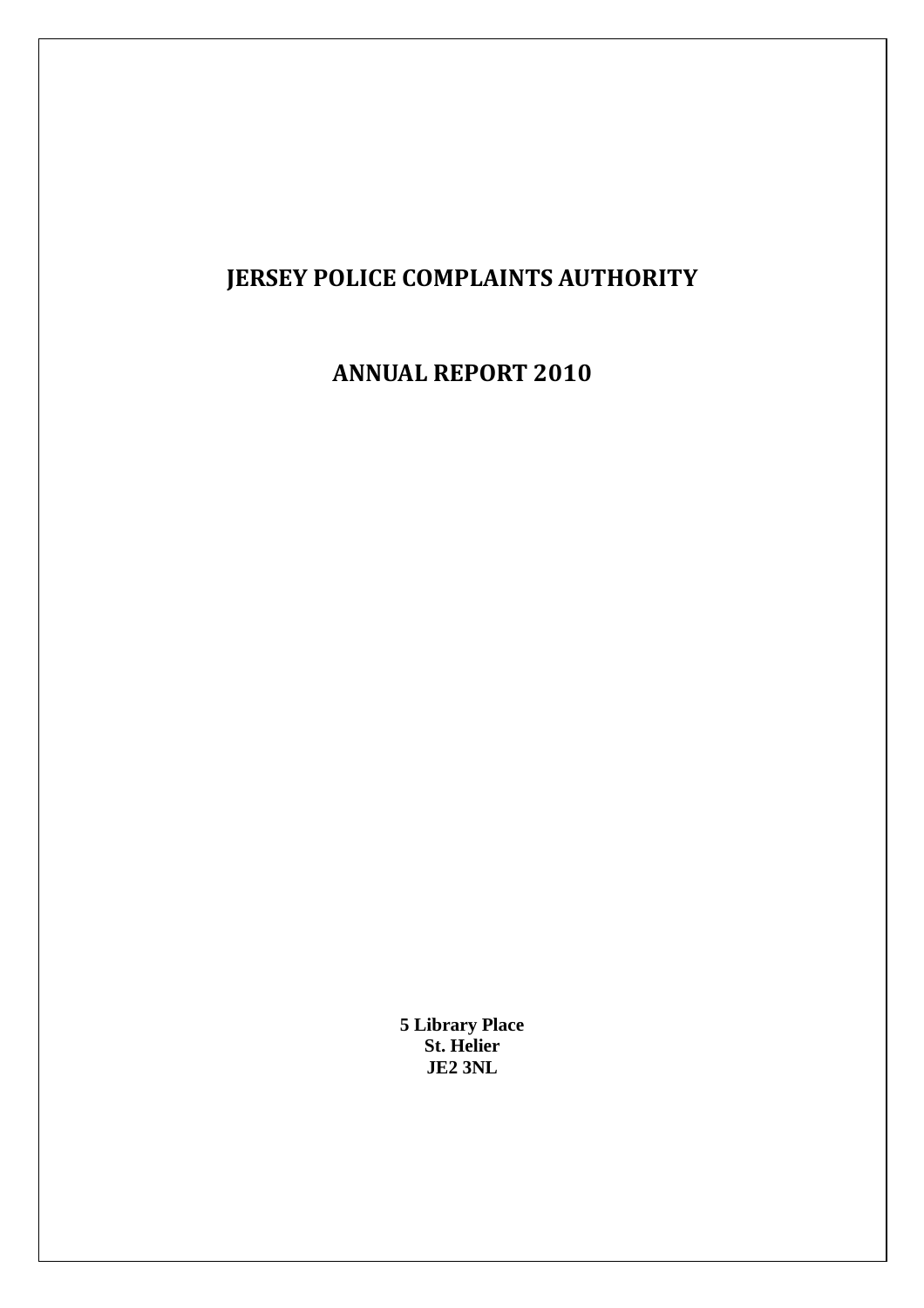## **JERSEY POLICE COMPLAINTS AUTHORITY**

## **ANNUAL REPORT 2010**

The Jersey Police Complaints Authority is an independent organisation set up by the States of Jersey under the Police (Complaints and Discipline) (Jersey) Law 1999. The role of the Authority is to oversee, monitor and supervise the investigation by the States Police, and such other external Police Forces as circumstances require, of certain complaints made by members of the public against States of Jersey police officers, (excluding the Chief Officer), and Honorary police officers.

The Law requires the Authority to approve the appointment of an Investigating Officer and its responsibility is to ensure that the investigations it supervises are carried out in an impartial, thorough and meticulous manner.

The members of the Authority are appointed by the States for a period of three years and their services are provided on a voluntary basis. The Authority does not carry out investigations and its members are not trained investigators.

#### **MEMBERS OF THE AUTHORITY**

Thomas Slattery – Chairman Advocate Debbie Lang – Deputy Chairman Anthony Beaumont Andrew Cornish Stephen Luce Advocate Jane Martin Bruce Ridley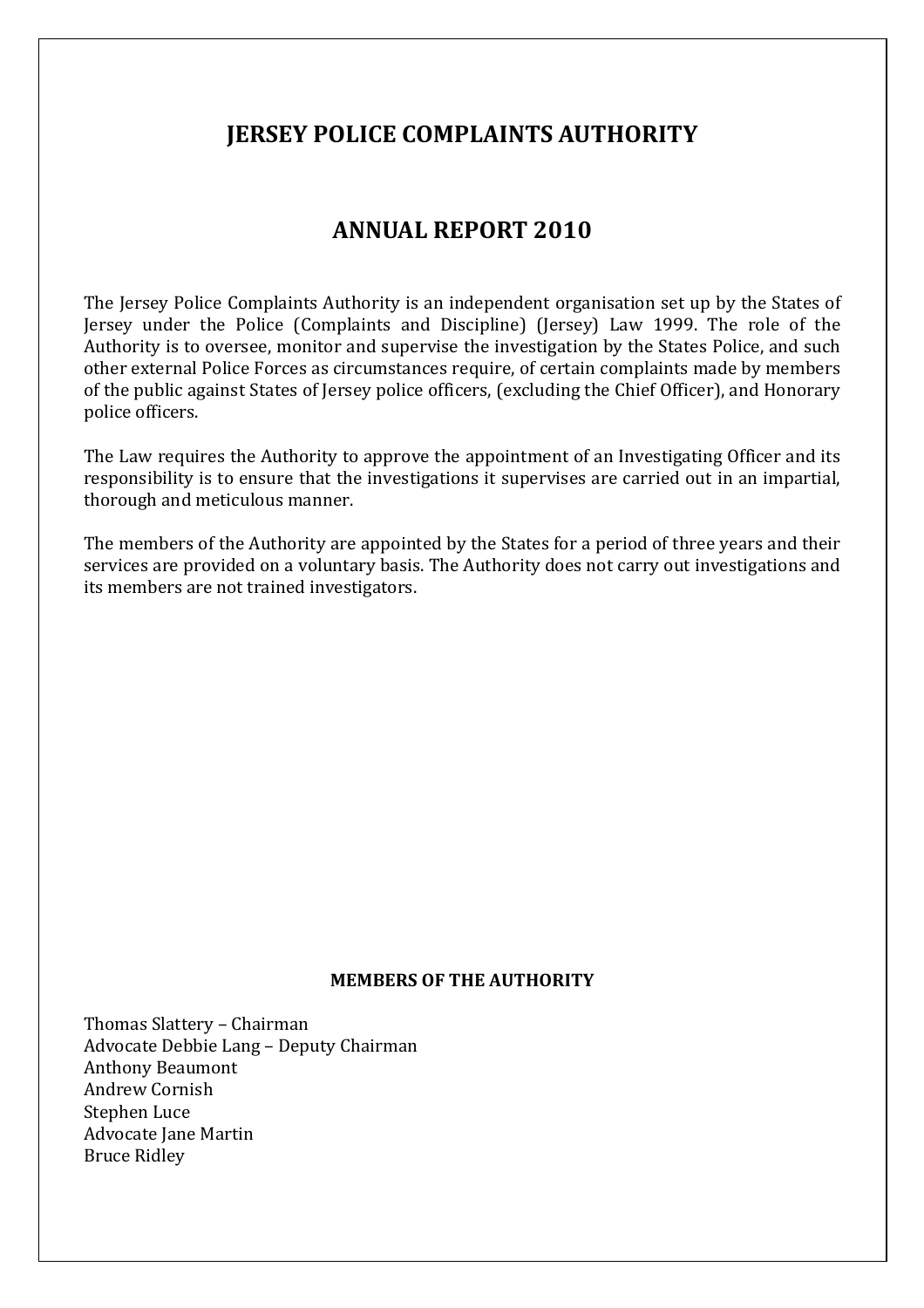## **JERSEY POLICE COMPLAINTS AUTHORITY**

## **ANNUAL REPORT 2010**

#### **OVERVIEW**

The Authority is pleased to present its 10th Annual Report for the year ended 31st December 2010.

Fifteen new complaints and one other non-complaint case were supervised by the Authority in the year, which is a significantly less than in previous years as shown in Table 1 below. In addition to these new cases, a further 13 cases were brought forward from 2009, bringing the total cases under supervision during the year to 29 (35 in 2009).

It is probably too early to conclude that the reduction is indicative of a longer-term downward trend or to reach any conclusions about the reasons for the fall in the number of complaints. Improved policing standards may be a factor, but it is also possible that a reduced number of arrests for public order offences, the traditional source of many complaints, may also be relevant.

In 2010 the prolonged disciplinary investigation into the role of the Chief Officer undoubtedly impacted on the functioning of the States of Jersey Police, with a disproportionate number of senior officers operating in an "acting" capacity. This does not encourage longer-term planning, and it is to be hoped that with the recent appointment of a new Chief Officer, matters can be regularised in 2011.

Included in this regularisation should be a proactive review of the disciplinary process applicable to police officers, aiming to bring this more into line with modern employment practice. This is especially relevant to situations which result in formal disciplinary hearings, where current rules can result in hearings being conducted in an overly adversarial fashion, especially where advocates are used. Hearings are not subject to the same rules of evidence as would apply in a criminal court, but should be judged on the basis of the balance of probabilities, a consideration which is, on occasion, overlooked.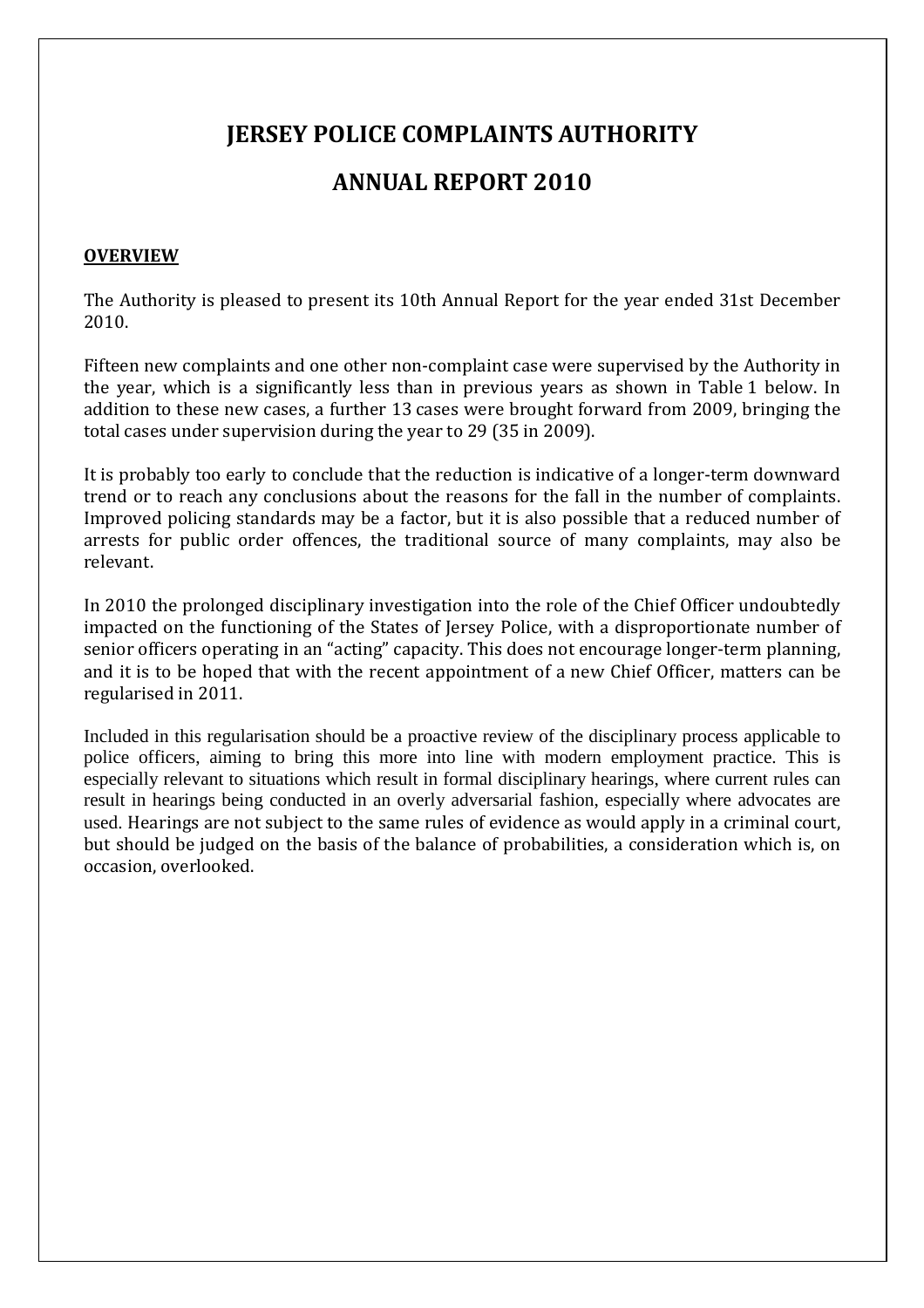#### **ANALYSIS OF COMPLAINTS AND OTHER SUPERVISED INVESTIGATIONS**

#### **1. Number and Nature of Complaints**

A total of 15 new complaints (2009 – 24) against officers of the States of Jersey Police and members of the Honorary Police, as well as one other non-public complaint issue (2009 – 2), were supervised by the Authority in the year. Table 1 provides a comparison of this total with previous years.

| Table1 - Annual Analysis of New Complaints Supervised and Other Supervised Investigations |      |                |      |      |          |                |      |                |                |  |  |
|-------------------------------------------------------------------------------------------|------|----------------|------|------|----------|----------------|------|----------------|----------------|--|--|
| <b>Nature of Complaint/Issue</b>                                                          | 2002 | 2003           | 2004 | 2005 | 2006     | 2007           | 2008 | 2009           | 2010           |  |  |
| <b>Excessive use of force</b>                                                             | 10   | 17             | 11   | 6    | 14       | 8              | 6    | 5              | 6              |  |  |
| Harassment/threatening                                                                    | 5    | 5              | 12   | 11   | 6        | 9              | 10   | 13             | $\overline{2}$ |  |  |
| behaviour/abuse of<br>authority                                                           |      |                |      |      |          |                |      |                |                |  |  |
| Use of CS spray                                                                           | 3    | $\overline{0}$ | 1    |      | $\Omega$ | $\overline{4}$ |      | $\overline{0}$ | $\overline{0}$ |  |  |
| <b>Other</b>                                                                              | 3    | 8              | 13   | 12   | 10       | 15             | 10   | 8              | 8              |  |  |
| <b>TOTAL</b>                                                                              | 21   | 30             | 37   | 30   | 30       | 36             | 27   | 26             | 16             |  |  |

Table 1 also analyses the cases supervised according to the nature of the case. Such statistics, of course, do not always reflect the relative complexity of cases, nor situations where the complainant has made a main complaint together with a number of secondary allegations.

The reduction in the number of complaints relating to harassment, threatening behaviour or abuse of authority is the most significant feature of 2010. It should be noted however, that three of the other cases classified under other prime headings also included reference to abuse of authority. The heading of 'Other' in the analysis covers many different descriptions by complainants including, for example, instances of alleged wrongful arrest, illegal search of premises, incorrect disclosure of information, claimed planting of evidence or breaches of the Police Code of Practice. It also includes the other supervised cases not initiated as complaints by members of the public.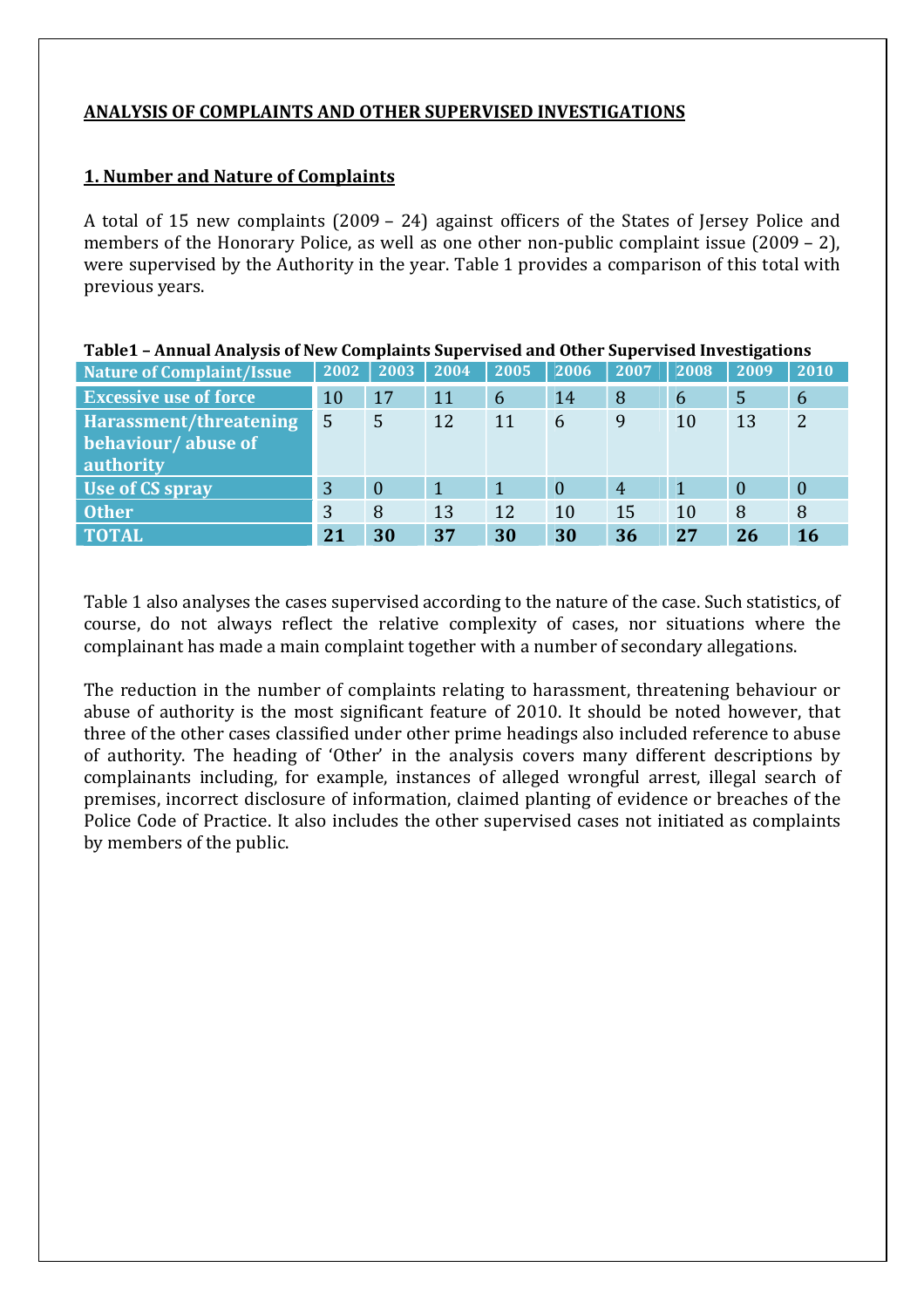#### **2. Outcome of Cases Supervised**

Table 2 shows the results of the investigations initiated and completed during 2010 and in earlier years. Of the cases initiated and completed in 2010, one was found to be substantiated or partly substantiated. For clarification, a case is classified as complete once the Authority has formally confirmed its satisfaction with an investigation, any referral to the Law Officers Department has been satisfactorily resolved, and after a formal decision on appropriate disciplinary action has been agreed.

It should be noted however, that the fact that a complaint may be substantiated does not in itself mean that formal disciplinary action is merited, and on average less than 7% of cases result in disciplinary action. As noted in previous years, the Authority would prefer to see focussed training to prevent repetition of breaches in standards as a key aim rather than simple allocation of blame.

| <b>Outcome</b>                               | 2002           | 2003           | 2004           | 2005           | 2006         | 2007           | 2008           | 2009           | 2010           |
|----------------------------------------------|----------------|----------------|----------------|----------------|--------------|----------------|----------------|----------------|----------------|
| Withdrawn/<br><b>Informal Resolution</b>     | 14             | 5              | 10             | 15             | 15           | 15             | 9              | 13             | 6              |
| <b>Vexatious</b>                             | 3              | $\overline{2}$ | $\theta$       | 2              | $\mathbf{0}$ | 3              | $\overline{0}$ | $\overline{0}$ | $\theta$       |
| <b>Unsubstantiated</b>                       | 3              | 19             | 20             | 7              | 14           | 16             | 13             | 7              | $\overline{2}$ |
| <b>Substantiated/Partly</b><br>substantiated | 1              | $\overline{4}$ | 7              | 6              | $\mathbf{1}$ | $\overline{2}$ | 5              | 5              | $\mathbf{1}$   |
| <b>Outstanding</b><br>31.12.2010             | $\overline{0}$ | $\overline{0}$ | $\overline{0}$ | $\overline{0}$ | $\theta$     | $\theta$       | $\theta$       | 1              | 7              |
| <b>TOTAL</b>                                 | 21             | 30             | 37             | 30             | 30           | 36             | 27             | 26             | <b>16</b>      |

#### **Table 2 – Outcome of Cases Supervised by Year Initiated**

At the end of 2010, 7 cases initiated in the year were still being investigated and an additional one case was still outstanding from 2009. Two of these cases were *sub judice* with investigations delayed pending completion of court hearings; and two other investigations, although completed, were awaiting a response from the Law Officers' Department as to any possible action for a criminal offence. The case outstanding from 2009 fell into the latter category.